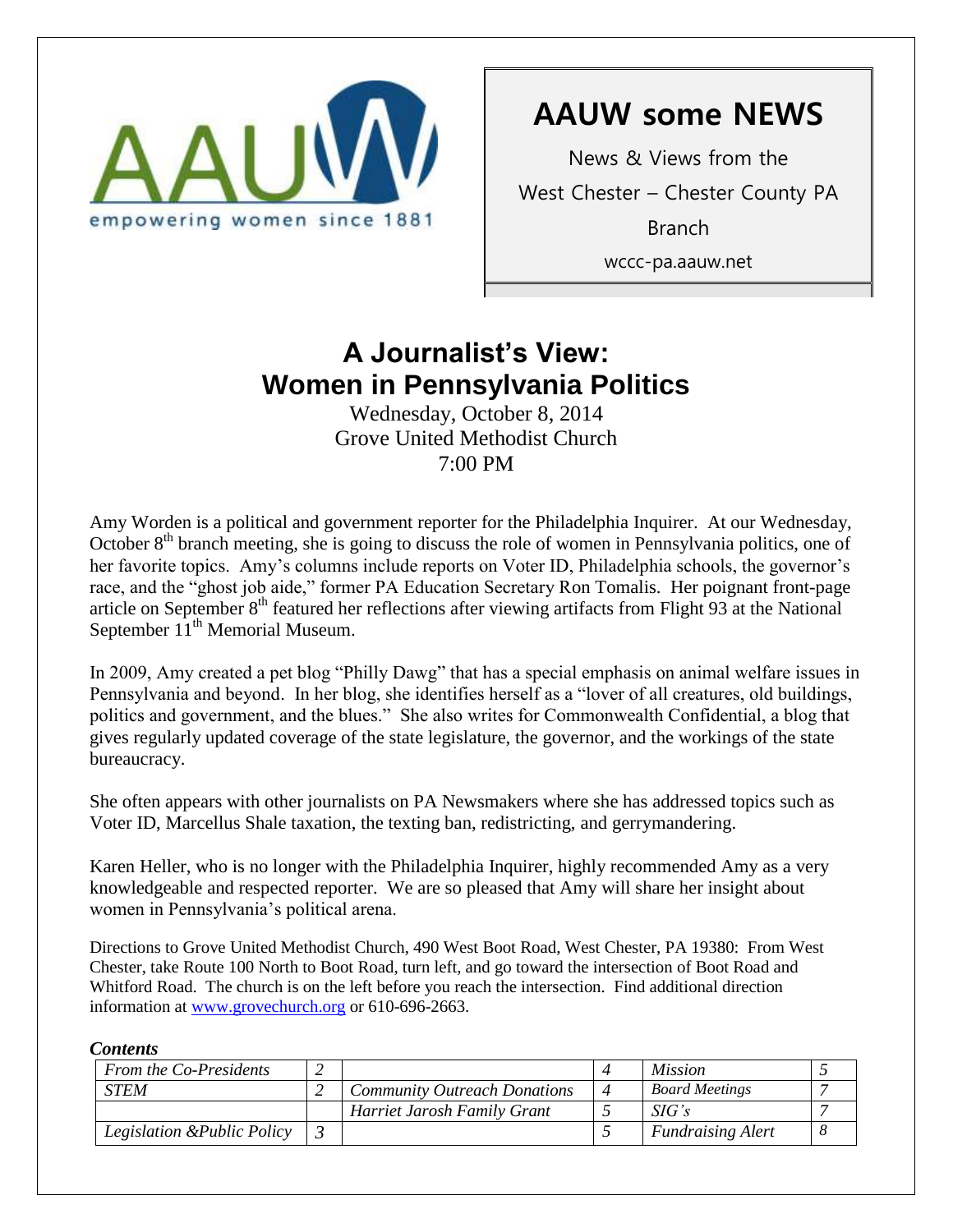## *From the Co-President*

Dear Members,

The delicious potluck supper with a fantastic program was a wonderful beginning to the AAUW year. Seeing old friends and meeting new members made the evening especially nice. Kudos to Peggy Starrman and Eva Kaufman for coming up with the program idea and carrying it out so well. To quote Eva "to plan the future, it's important to understand the past". What an inspiring past we have. Speaking of the future, some save the date reminders: Chester County Library Holiday Home Tour on Saturday, December 6, and our branch Holiday Party on Sunday, December 14 at the home of Carol Zabriskie.

On October 18 the West Chester-Chester County branch is hosting the AAUW District East Meeting at the historic Uwchlan Meeting House on Route 113. There will be a panel led by Ms. Susan Gobreski of Education Voters PA and Mr. Ivan Gavigan from Education Law Office of Philadelphia. The issue is vital to the success of mission ad vision of the AAUW. The registration form was sent by email or you can be accessed in the AAUW-PA Keystoner. Registration is due by October 12.

We are still in need of Legislation and Public Policy chair or co-chairs. There is a willing committee but they need a leader or leaders. This is an important committee to help carry out the advocacy part of the Mission of AAUW.

Don't forget to tell your friends, neighbors, coworkers about AAUW and all the interesting and stimulating opportunities with a great group of women. If you bring a guest to a meeting and they join on the spot the yearly dues for the first year is only \$45.

We hope to see you at our branch meetings, activities and special interest groups. We are looking forward to a productive, educational and fun year.

Sue Johnston

## **Public Policy:**

## **October Highlights**

- October is Domestic Violence Awareness Month
- *October 1* Second PA Gubernatorial debate. Get issues include Equal Pay law, core curriculum, school funding, and fracking. Contact debate moderator Larry Kane at [http://www.larrykane.com/contact](http://www.larrykane.com/contact-us/)[us/](http://www.larrykane.com/contact-us/) with your questions.
- October 6 voter registration deadline in Pennsylvania
- *October 8* Third PA Gubernatorial debate. Contact moderator Sally Wiggin at [Swiggin@hearst.com](mailto:Swiggin@hearst.com) to submit your questions for the candidates.
- *October 11* International Day of the Girl
- *October 14* Public hearing on PA Core **Standards**
- *October 18* East, Central, and West District Meetings – the district meetings will build awareness of the debate around Public Education Funding issues in addition to highlighting the resources available on the AAUW-PA website. Learn more about the gender pay gap as well. Network with AAUW members from other branches in your district.

Information about the district meetings and reservation forms can be found at [http://aauw](http://aauw-pa.aauw.net/)[pa.aauw.net/](http://aauw-pa.aauw.net/)

### **Domestic Violence Center:**

For October we will be collecting pillows and Gift cards to Target, K-Mart, Staples, etc. For additional information contact Donna Golden at 610-429-0944 or via email [goldendonna@verizon.net](mailto:goldendonna@verizon.net)

### **Ongoing - Wings for Success**

Department store shopping bags are needed, as well as accessories (scarves, jewelry, hosiery, undergarments, black handbags) For additional information contact Laura LaBuda at 610-888-9509 or via email – [LaBudaLaura@aol.com](mailto:LaBudaLaura@aol.com)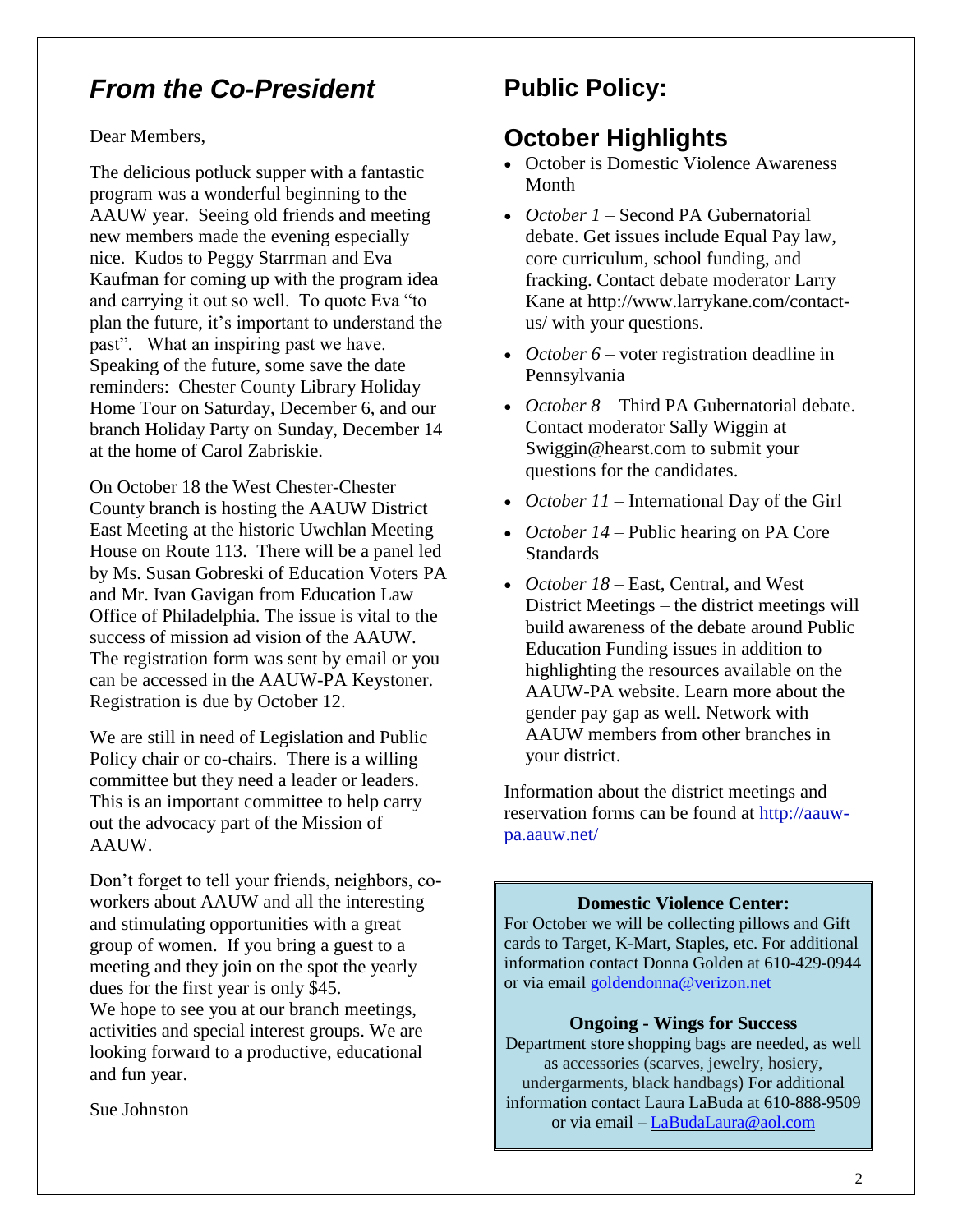## **STEM, then and now...**

by Mary A Smith, STEM Chair

As the STEM chair, I would like to share how I became interested in what we call STEM and the development of GETT. I sort of fell into the issue of girls not being integrated into technology fields due to negative stereotypes while I was the president of West Chester-Chester County Branch of AAUW in 2000.

At the time, I also was an employee of the Chester County Intermediate Unit working in a Perkins Funded program. I was invited to sit in on a committee of local women interested in encouraging girls to take an interest in technology as a career. Karen Borda, COO of CB Technologies and chair of the Information Technology Action Group (ITAG) [http://www.cceconomicdevelopment.com/indus](http://www.cceconomicdevelopment.com/industry-partner/itag/) [try-partner/itag/](http://www.cceconomicdevelopment.com/industry-partner/itag/) had noticed that that women were not applying for positions during the hiring period. This led to an interest in promoting women in STEM.

At that point, we zeroed in on Information Technology because STEM was not the buzzword it is today. ITAG was reinvented as the Innovative Technology Action Group. STEM was introduced in the 1990's but used the acronym "SMET" for Science, Math, Engineering and Technology. Obviously, the acronym did not catch on until it was changed to STEM, a close second to "SMUT"!

I shared a copy of "Tech Savvy" (one of AAUW's first studies regarding girls and technology) with Karen. She read it and Girl's Exploring Tomorrow's Technology (GETT) was born. GETT was introduced to address the need to encourage women to move into IT. Fifty girls attended "Take Your Daughters to Work" day, and a girl break dance group kicked off the meeting. Our budget was "homemade" brownies and \$50. Fourteen years later with a \$45,000 budget, over 400 girls, 85 parents and 20 educators in attendance, GETT is going strong. There were 31 hands-on sessions and over a 100 volunteers at this years' event. We are in the process of planning our

15th year and hope to use Pi day, 03.14.15 as the date of next years' GETT.

We held events for educators and parents as well as girls during the GETT event, but many educators and parents voiced the need for information beyond the one-day event. Parents and educators need to encourage and lead their girls into the future. AAUW grants were available for a new concept, so Graham Boose (a long time AAUW member who passed away in September of 2013), Valerie Connors and I collaborated to apply for a Community Action Grant for Parents-Educators Exploring Tomorrow's Technology (PETT). We received a \$7,000 grant for 2013-2014 and thus had the opportunity to concentrate on giving parents and educators a full day of events at this year's GETT event. Additionally, funding enabled the development of a website [\(www.aauwgirlsstemcenter.org\)](http://www.aauwgirlsstemcenter.org/) by Valerie Connors, which is an ongoing project of our branch.

Furthermore, the grant provided funding to partner with Technical College High School for Back to School Night and with the Chester County Library to make straw rockets during their Community Day event. The grant funded transportation for Latina girls from southern Chester County and girls from the Strawberry Mansion section of Philadelphia to attend GETT as well as equipment to be used during upcoming events.

This year we will also continue with GETT and begin discussing future PETT events, projects and sponsorship. While many of our committee will be returning, we welcome women who are committed to being involved – providing input and planning events that will include parents and teachers of young women and girls. After reading this you know that I had no background in STEM; I only had a desire to help young women and girls to succeed in careers in where they can become successful and self-sufficient. Consider becoming part of our team and contact me with your interests, areas of expertise and availability. You may email me at [pangea49@comcast.net](mailto:pangea49@comcast.net) or call me at 484-924-9320.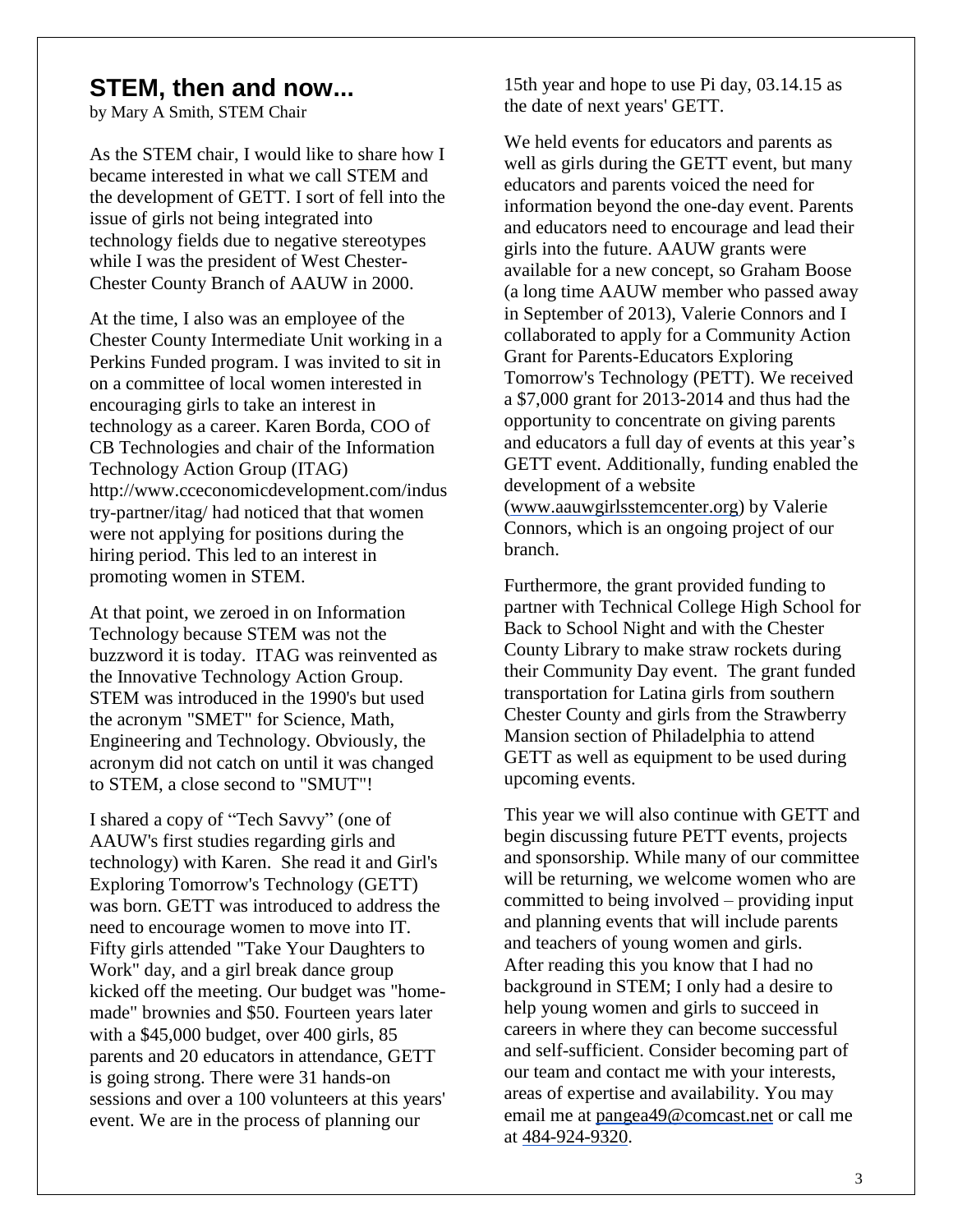## **Legislation and Public Policy (LAPP)** By Ann Duerr

With only a month before the November 4th elections, dates to remember are *October 6th* to register to vote and the  $28^{th}$  to apply for a civilian absentee ballot. The last day for the County Boards of Elections to receive votes via civilian absentee ballots is *October 31.*

As mentioned in the September newsletter, the Project Vote Smart –the interactive website link is votesmart.org- was available September  $15<sup>th</sup>$ . It introduces:

*Political Galaxy* - name any politician, any issue and instantly arrive at every fact related to that person on that issue.

*Vote Easy* - enter your position on a dozen of the most pressing issues facing our nation, then watch as your politician's yard sign advances toward you or recedes based on their public records.

*My Vote Smart* - register any politician and any issue of interest to you. Any time that politician makes a public statement, votes or receives money or a new rating on that issue, you'll receive an instant update.

*I Spy* - examine files that expose any politician's key votes, biography, issue positions, special interest ratings, public comments and endorsements or call 888- VoteSmart/888-868-3762 and talk to your own personal researcher.

*ACTION* - try it out and let us know your comments!

Governor Corbett is calling for public hearings on the state's Pennsylvania Core, a modified version of the Common Core standards regarding reading and math that have attracted criticism. The PA Department of Education should have its website available October 14th, which will explain how the standards apply to classroom instruction with sample test questions.

*ACTION* - attend the AAUW District East Meeting on October  $18<sup>th</sup>$  and hear where the State is headed on the Common Core issue.

*ACTION* - contact your US Senator and Representative regarding paycheck fairness and campaign finance reform (which failed a procedural vote). We need to keep up the drumbeat. Tell your elected officials that every citizen is supposed to have the same power at the ballet box: their vote, not their money.

*Join the LAPP team (Patricia Schultz, Jennifer Schultz, Mimi Jones, Bonnie Friedman) in advancing equity for women and girls.* 

*Be a 2 Minute Activist (check branch website)*

**Join the Women's Center and Women's and Gender Studies as we host the first "Women In…" speaker on Wednesday, October 1 at noon in Sykes 115!**

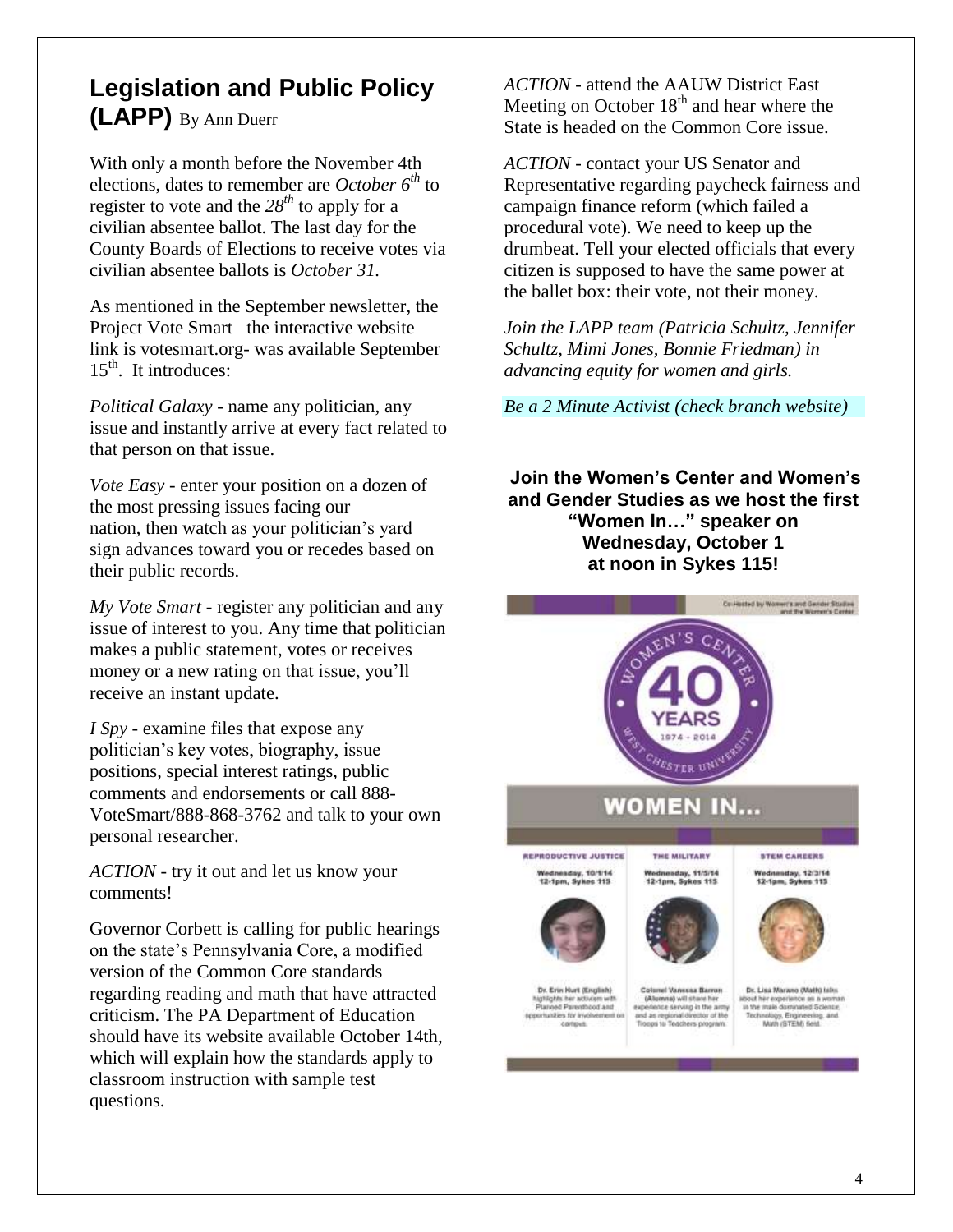## **Update: Common Core**

As many of you may be aware, September has been a month of developments in Pennsylvania related to *Common Core*. In short, Common Core is in-flux. Pennsylvania remains by law a Common Core state. On-going efforts to repeal the law have been reported. Over the past three years, a set of Pennsylvania Core Standards has been developed with a PA Core Pennsylvania System of State Assessment implementation, grades 3-8 planned for 2014-2015.

On September 8<sup>th</sup>, Governor Corbett's Office called for public hearings on these Pennsylvania Core Standards; the first of these was held on September  $16<sup>th</sup>$  and the second will take place on October  $14<sup>th</sup>$ .

Whatever its status at the present time, *Common Core* is about the critical issues of educational standards and expectations, subject matter content, and assessments. As such, these issues remain ones about which we encourage AAUW-PA branches and members to be engaged. To quote from recent correspondence with Deb Swerdlow, AAUW Grassroots Advocacy Coordinator: *"The time has come for a facts-based discussion on Common Core content, instruction, and assessment—and AAUW is a trusted messenger capable of convening and participating in those discussions national wide."* 

Do you tweet? Would you like to? If enough members across the state are interested in learning about Twitter and tweeting, we could set up a webinar with Liz Owens from national.

Toni Hoffiman & Susan McNamara AAUW PA, Public Policy Co-Chairs

## *Membership Outreach*

Your Records with the National Association can be accessed by contacting: --Helpline Phone (800) 326-2289 or --Internet and email: The website for national AAUW is http://www.aauw.org/. You'll need your membership number, which can be found on the address label of the Association publication (Outlook).

#### *AAUW Mission Statement AAUW advances equity for women and girls through advocacy, education, philanthropy, and research.*

*Norma George* Newsletter Co-Editor 610-872-7567 [ngeorge@cheyney.edu](mailto:ngeorge@cheyney.ecu)

*Tamara Hollins* Newsletter Co-Editor 610-399-2256 [thollins@cheyney.edu](mailto:thollins@cheyney.edu)

*Nancy Rumfield* Newsletter Co-Editor 610-399-0388 [nrumfield@gmail.com](mailto:nrumfield@gmail.com)

*Newsletter email* [aauwsumnews@gmail.com](mailto:aauwsumnews@gmail.com)

*Sue Johnston* Branch Co-President [610-363-8535](mailto:610-363-8535) [sjwj77@verizon.com](mailto:sjwj77@verizon.com) 

*Dorthea Lavigne* Branch Co- President 484-315-8651 [dlav43@aol.com](mailto:franpierce@verizon.net)

*Eva Kaufmann* Program Co-Vice-President [610-793-3809](mailto:610-793-3809) ekaufmann1@gmail.com

*Peggy Staarman* Program Co-Vice-President 610-269-4866 [peggstaar@verizon.net](mailto:4dores@comcast.net)

*Barbara Lathroum* Membership Co -Vice-President [610-321-9783](mailto:610-321-9783) [blathroum@gmail.com](mailto:blathroum@gmail.com)

*Carol Habig* Membership Co - Vice-President 610-431-9987 [whabig@verizon.net](mailto:mjschultz46@hotmail.com)

*Nancy Dore* Recording Secretary 610-7250-459 4dores@comcast.net

*Laura LaBuda* **Corresponding Secretary** 610-888-9509 labudalaura@aol.com

*Anne Anderko* Financial Officer [484-885-4943](mailto:484-885-4943) [ananderko@msn.com](mailto:ananderko@msn.com)

Branch Website [wccc-pa.aauw.net](http://wccc-pa.aauw.net/)

## **Help AAUW Save Money**

Each year our editors put together eight informative, attractive, and news filled issues of our *AAUW some* newsletter. At current prices, printing and mailing costs exceed \$1.50 a piece per issue, costing over \$12.00 per member per year.

For several years, many AAUW members have received their copies via e-mail. If you are not already receiving *AAUW some* via e-mail and would be willing to do so, please contact Dorothea Lavigne, dlav43 @aol.com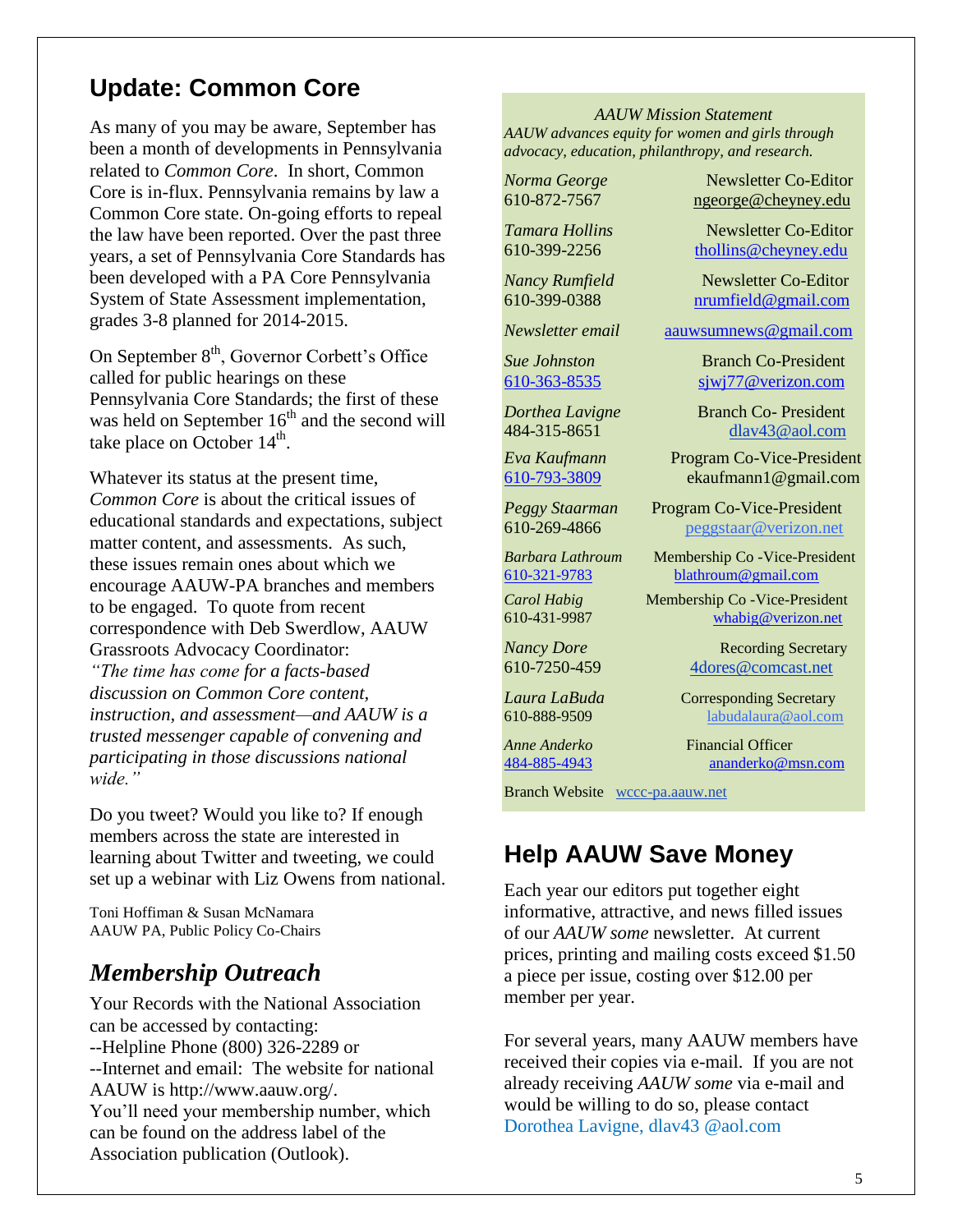*Interested in submitting an article or have information to share?*

### *We need your News!*

The co-editors of *AAUWsome News*, are delighted to bring you this issue of the newsletter, but … *We continue to need input from members!!* Please send *articles* as Word documents. Forward your news articles to the *gmail account:* [aauwsumnews@gmail.com,](mailto:aauwsum@gmail.com) indicating the topic and month in the subject box and cc the President. This is a shared account, so the co-editors can access your email and keep their work or personal mailboxes from getting filled. It also makes collaborating easier.

Remember that articles for a given month of the newsletter are due on the 10th of the preceding month*.* Please provide all necessary information with your submission.

## **Guidelines for** *AAUW some*

1. Deadline for articles is the  $10<sup>th</sup>$  of the month unless noted in newsletter.

2. Board will develop outline/plan for newsletter.

3. Copies of each article must be sent to the Co-Presidents.

4. Articles should be less then 340 words (1 column in 12 pt.) and sent as .doc (Word) files whenever possible.

5. Program information should be available for publication in the month prior to the event.

6. SIG information should be specific (when, where, leader, contact info., program or book).

7. Photos should be sent in .jpg format and should be the best quality possible. Leave cropping to the editors when possible.

8. Editors must keep newsletter to 10 pages or less (5 printed front and back).

9. Editors must consult with President or designee if newsletter is too long.

10. Editors and Co-Presidents will determine number of copies to be printed.

11. Board will review and decide list of Friends who receive printed copies.

12. The newsletter should go to the printer by the  $25<sup>th</sup>$  of the month. Copies should include the Circulation Manager, Person who distributes the e-mail version, and, if requested, other named designees.



Because our members are so important to us, we want to keep in touch. Do you know of a member who needs to receive a get well note or card of support? Please contact our Corresponding Secretary - Laura LaBuda [\(labudalaura@aol.com\)](mailto:labudalaura@aol.com) with the necessary information.

## *Member News*

*Welcome new members!* Please welcome **3** new members to our branch:

#### **Taj Nero** and **Octavia Warren-Ward**

accompanied Hagar Nero to the September meeting and joined on the spot! Taj is a chemical engineer, and Octavia teaches science in Coatesville.

**Dr. Lauri Hyers,** associate professor of psychology at WCU, has joined at the suggestion of Fran Pierce.

Look for their membership information in an update to the Handbook, available at the October meeting.

### *Drawn to the Details*

Join branch member, Carol Habig, at an art show in which she will participate at the Jenkins Arboretum from Oct 3- 26th. The opening is on Oct 3rd from 6-8pm. For more information, please visit:

[http://artplantaetoday.com/2014/09/23/botanical](http://artplantaetoday.com/2014/09/23/botanical-art-exhibit-at-jenkins-arboretum/)[art-exhibit-at-jenkins-arboretum/](http://artplantaetoday.com/2014/09/23/botanical-art-exhibit-at-jenkins-arboretum/)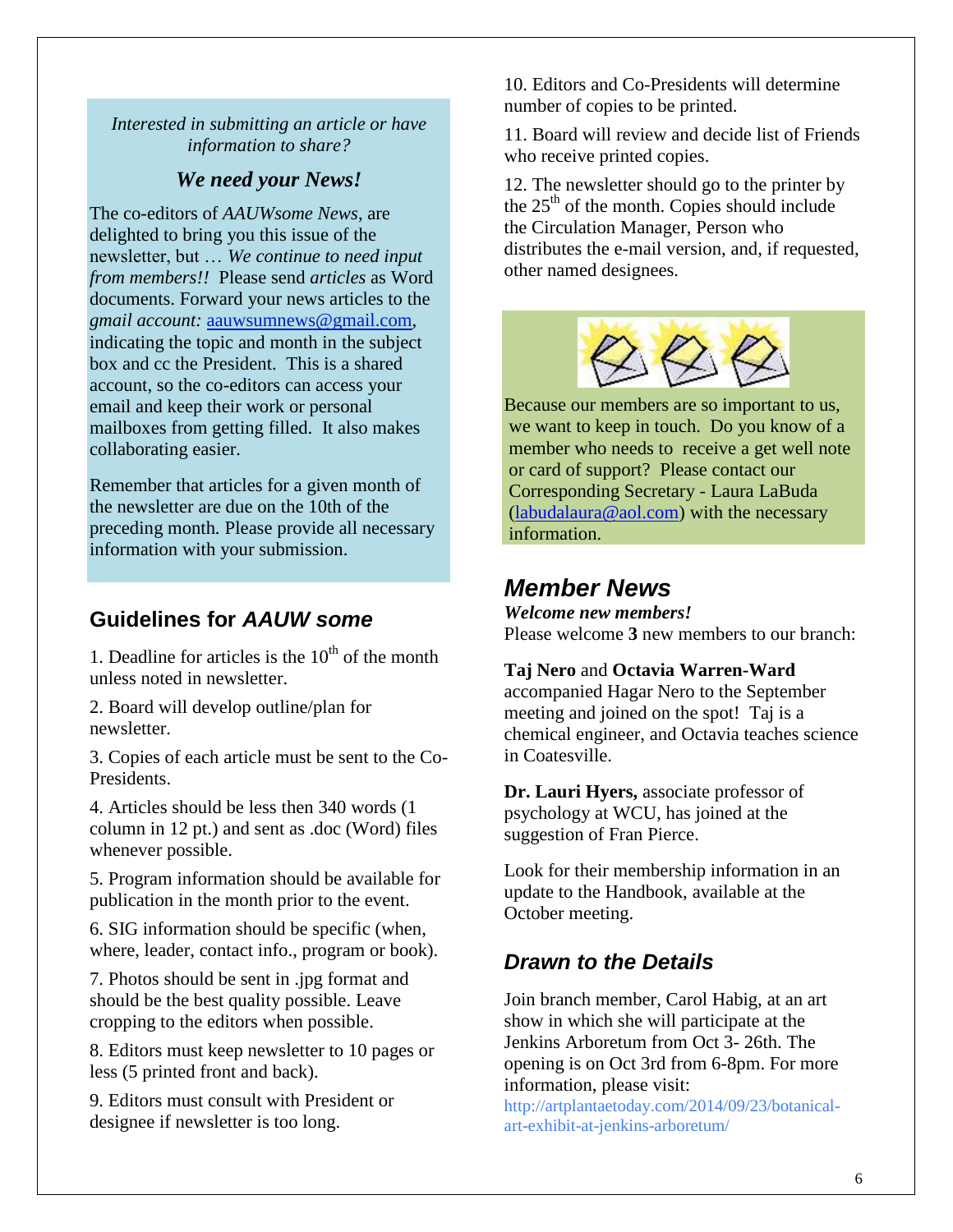## *Board Meetings*

All Board meetings are open to the membership and are held at the *Women's Center at West Chester University.* Meetings begin at 7:00 p.m., are over by 9 p.m., and are usually on the first **Tuesday of the month**. The next meeting is on Tuesday, November 4th.

## **Special Interest Groups**

### **Couples Bridge**

Meets the  $3<sup>rd</sup>$  Saturday evening each month at a member's home. We are a social group and welcome all who like to play. Contact the chair, Carol Habig, at 610-431-9987 or e-mail her at [whabig@verizon.net.](mailto:whabig@verizon.net)

AAUW branches are known for their book groups, and membership in a group often encourages continuing membership. The West Chester-Chester County Branch currently has three book discussion groups meeting in the day and in the evening at different times of the month.

**Literature I:** Our daytime group reads both fiction and non-fiction. We will be discussing *Picking Cotton* **by Jennifer Thompson-Cannino** on **Thursday, October 23, 2014 at 1** p.m. Our hostess is Elaine Burgess's home at 15 Wild Flower Court, Gordonville, PA 1**7529**; 717-768-0706. Kay Philipps will lead the discussion. All are welcome!! Call Elaine if you plan to attend. Questions: Call Kay Philipps, Chair, at 610-399-0697 or email her at [khp65khp@verizon.net](mailto:khp65khp@verizon.net)**.** *We will car pool to Elaine's: A beautiful ride in the country!*

**Lit II Book Group:** Lit Group II is reading *The Shoemaker's Wife* by Adriana Trigi for our October 15th meeting. Amazon calls it "a breathtaking multigenerational love story that spans two continents." The Shoemaker's Wife is replete with the all the page-turning adventure, sumptuous detail, and heartstopping romance that has made Adriana Trigiani, "one of the reigning queens of women's fiction." Our hostess is Donna Eaves (502 Todd Way, West Chester 19380

Phone: 610-692-5277). We start at 7:00 p.m. For more information and directions, contact Jean Speiser at 610-692-3227(o), 610-738- 3363(h), or JeanSpeiser@gmail.com.

**The Non-Fiction** discussion group started a number of years ago for those who like reading non-fiction of all types. The group meets in alternate months on the third Monday of the month in the restaurant of the Days Hotel on the edge of West Chester. Members choose discussion books based on interests and topics for discussion. Members interested in knowing the titles and dates of upcoming discussions are invited to contact Paula McGinness at 610-942- 4852 or [pmcginness@verizon.net](mailto:pmcginness@verizon.net) to be put on the notification list. It is not necessary to attend every meeting. You must be a member of the Branch to join.



*Non-Fiction Discussion Group*

### **Finance Discussion Group**

This group is currently not active  $-$  if you are interested please contact Sandi (610-793-3135) [SandraK98@aol.com](mailto:SandraK98@aol.com) or Dorothea (484-315- 8651) [dlav43@aol.com](mailto:dlav43@aol.com)

### **FIG (Food Interest Group)**

On Saturday, October 11 at 6:30 p.m., we will be dining out at the Royal India Restaurant in Malvern. We will be enjoying a buffet of Indian and Indian-Chinese food at a cost of \$10.00 per person. Cathy and Dick Palmquist will be our hosts and have offered to guide us through the menu for those unfamiliar with Indian cuisine. FIG members will receive details via email. New members are welcome. For more information, contact Donna Eaves at 610-692-5277, or at [deaves@live.com.](mailto:deaves@live.com)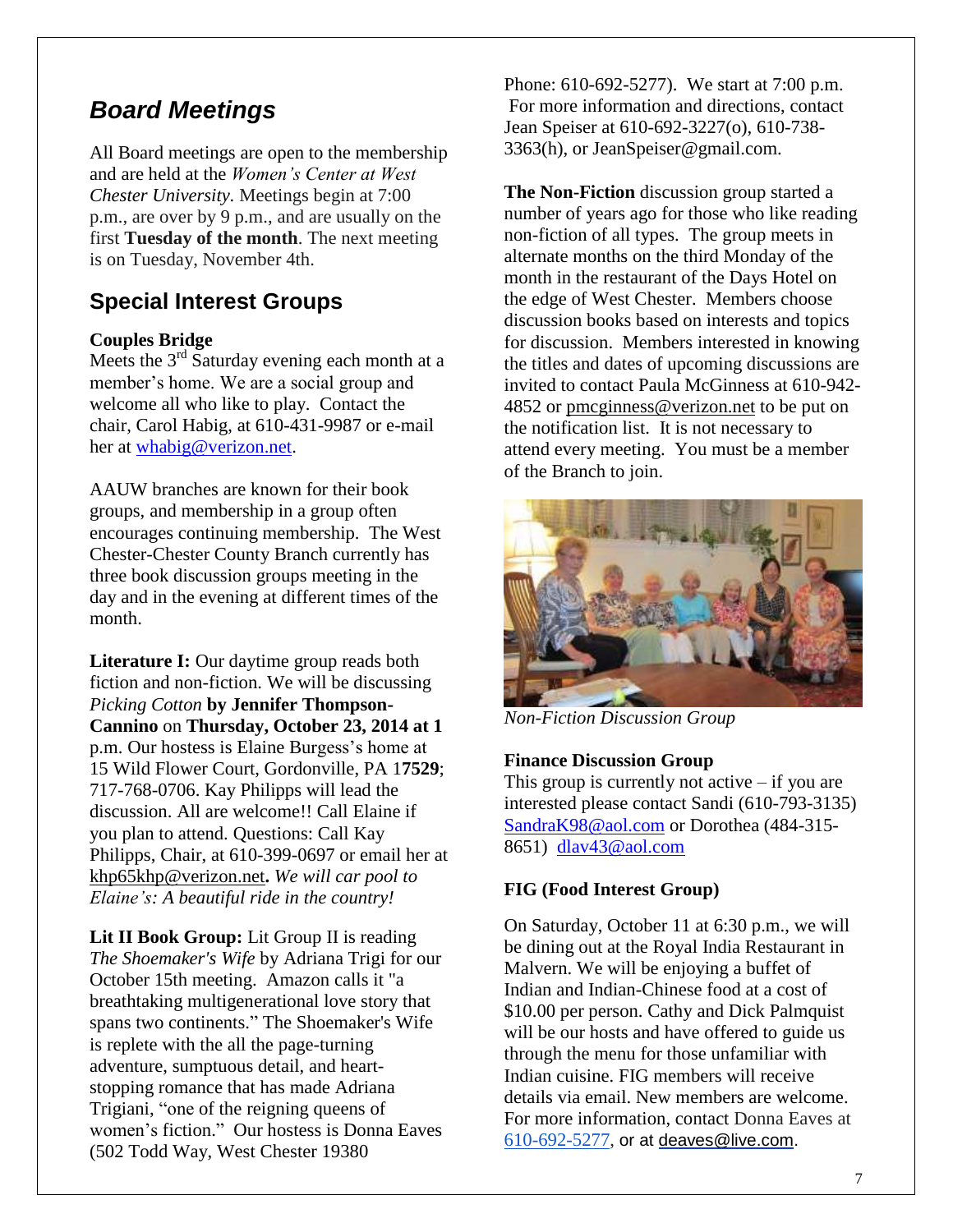### **Great Decisions**

For information on the Great Decisions group, contact Jacky Page at 610-359-9887 or [jacquelinepage9@gmail.com](mailto:jacquelinepage9@gmail.com)

### **TIG (Travel Interest Group):** *AAUW TIGers*

The Travel Interest Group is presently without a chairperson/leader. There are members who are willing to arrange a single event and are willing to work with anyone interested in being the chairperson. Contact Sue Johnston at [sjwj77@verizon.net](mailto:sjwj77@verizon.net) for more information.

## **Interested in a Craft Group?**

A number of our members have indicated they enjoy doing crafts, so the board would like to encourage the formation of a new *Special Interest Group* focusing on crafts and/or hobbies. The group could work on one craft such as quilting, jewelry making, or calligraphy or the group may want to incorporate a number of crafts. If you are interested in joining or leading this type of interest group, please contact Peggy Staarman 610-269-4866 or [peggstaar@verizon.net.](mailto:peggstaar@verizon.net)

#### **\*\*\*\*\*\*\*\*\*\*\*\*\*\*\*\*\*\*\*\*\*\*\*\*\*\*\*\*\*\*\*\*\*\*\*\*\*\*\*\*\*\*\*\*\*\*\*\*\*\*\*\*\*\*\*\*\*\*\*\*\*\*\*\*\*\*\*\***

# **Fundraising Alert**

October Report

Why do we need to do fundraisers every year? Unfortunately, only \$16.00 of the dues we collect from each member goes to our branch. The balance is sent to national and state. With this said, we need additional funding to support all the worthwhile programs we advocate. If each of our members participates in the two fundraisers explained below, we can meet our monetary goals. So please take the time to look at what we are offering and support your AAUW branch.

The Yankee Candle Sale is in full swing, and you have until Nov. 14 to get your orders in. You will receive your orders about two weeks later—in plenty of time for holiday gift giving. Don't just buy for yourself—include your family and friends. **Remember, we earn 40% on everything we sell!** You can order online at www.yankee candlefundraising.com, but you need to register our group number 990065987. Remember that all orders under \$100 will incur shipping charges, so send your orders to Donna Golden, 1302 Eagle Rd., West Chester, PA 19382 (610-429-0944 or [goldendonna@verizon.net\)](mailto:goldendonna@verizon.net) along with your payment, and arrangements will be made for deliveries.

We also are repeating the raffle basket fundraiser. "Restaurant Basket" and Pamper Yourself Basket" are back after last year's successful debut. We handed out contribution sheets at the September 10 meeting asking members to solicit their favorite vendors for contributions. If you were not present, the vendor contribution sheet is attached at the end of this newsletter. We will be selling tickets at the October 8th meeting. If you need tickets, have questions on contributions, please contact Anne Anderko at [ananderko@msn.com](mailto:ananderko@msn.com) or 484-885-4943.

Last, please continue to save your used ink cartridges and bring them to the meetings for the Staple recycle program.

Co-Chairs, Anne Anderko Donna Golden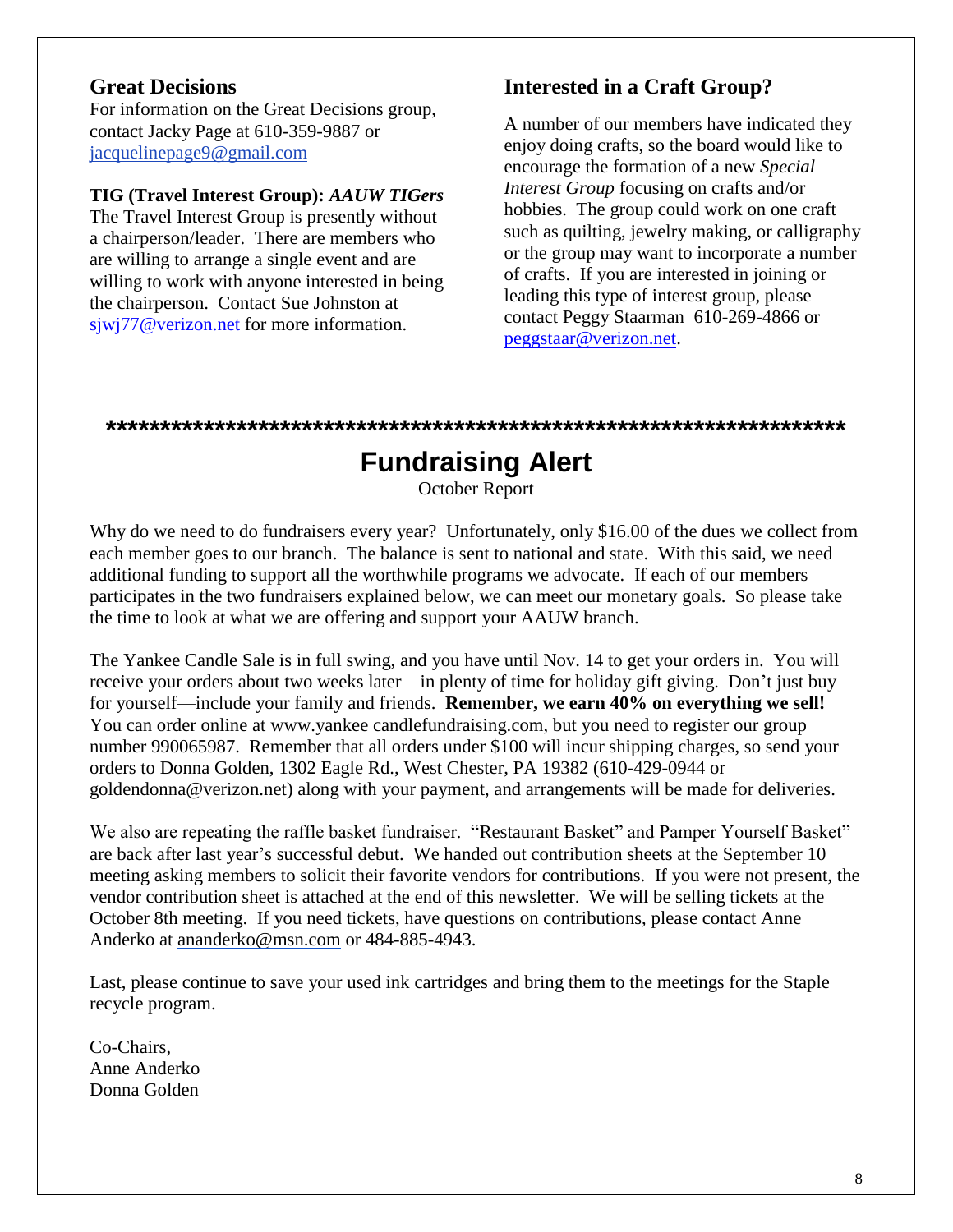## **Holiday Basket Raffle**

Due to the great success of last year's holiday basket raffle, which raised \$602.00, we are repeating this successful fundraiser. We need your help again this year to meet our fundraising goals. The money we raise will help to fund the *Alice Lawson Scholarship Fund, AAUW Funds, NCCWSL-National Conference of College Women Student Leaders, GETT and PETT*. Did you know that from your \$75.00 dues, only \$16.00 is put into our operating budget? The remaining balance goes to AAUW national and state budgets.

**Raffle Drawing:** December 14, 2014

**Where:** December Holiday Social at the home of Carol Zabrislke

**Purchase:** Raffle tickets will go on sale starting at the Oct.8 meeting, \$1.00 each or 6/\$5.00. You can sell to your family and friends. You do not need to be present to win.

**What you win:** Raffle of 2 Baskets – "*Pamper Yourself Basket*" – includes gift certificates from your favorite hair, nail, spa salons, and more totaling at least \$150.00 or more in value. "*Restaurant Basket*" – includes gift certificates from your favorite restaurants, coffee shops, delis totaling at least \$150.00 or more in value.

**What can you do:** When you go to your favorite business to get your hair done, eat out at your favorite restaurant, take a moment to ask if they can donate something towards the holiday gift baskets. **Deadline for donations is Dec. 5.**

### **Please contact Anne Anderko, 484-885-4943, [ananderko@msn.com](mailto:ananderko@msn.com) with any questions.**

*If you can help us, please fill out the bottom half of this sheet and return it to Anne Anderko.* **\*All donations need to be finalized by December 5th.**

| I will try to get a donation from:                                                                                                                                                                                             |  |
|--------------------------------------------------------------------------------------------------------------------------------------------------------------------------------------------------------------------------------|--|
|                                                                                                                                                                                                                                |  |
|                                                                                                                                                                                                                                |  |
|                                                                                                                                                                                                                                |  |
|                                                                                                                                                                                                                                |  |
|                                                                                                                                                                                                                                |  |
| Space and the set of the set of the set of the set of the set of the set of the set of the set of the set of the set of the set of the set of the set of the set of the set of the set of the set of the set of the set of the |  |
|                                                                                                                                                                                                                                |  |
|                                                                                                                                                                                                                                |  |
|                                                                                                                                                                                                                                |  |
| E-mail experience and the set of the set of the set of the set of the set of the set of the set of the set of the set of the set of the set of the set of the set of the set of the set of the set of the set of the set of th |  |

*\*If you would like to donate an item for the baskets that would also be much appreciated. Thank you so much in advance for your contribution towards this worthwhile "fun"draising project!*